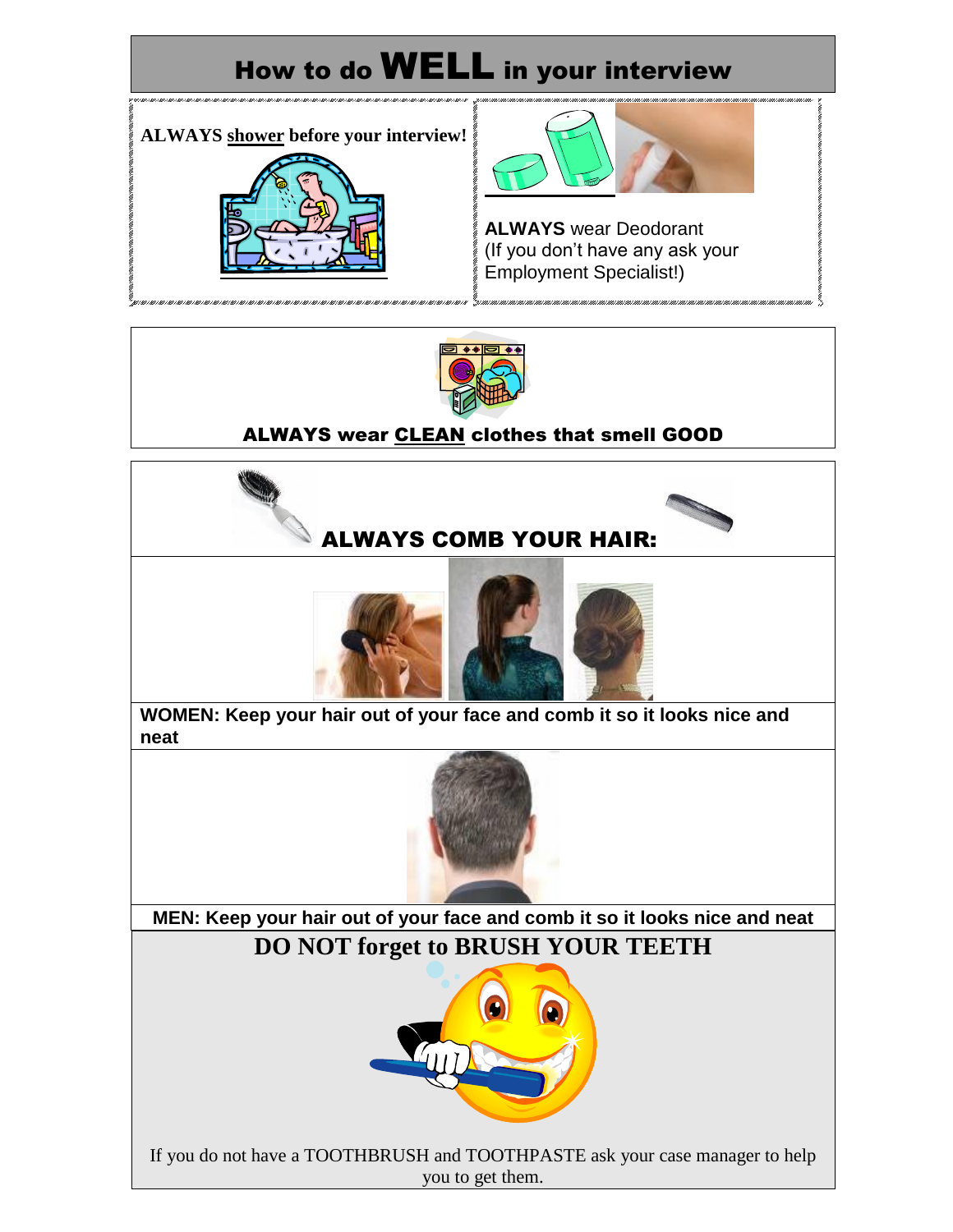### What to WEAR for your interview:



#### DO NOT wear facial jewelry or piercings

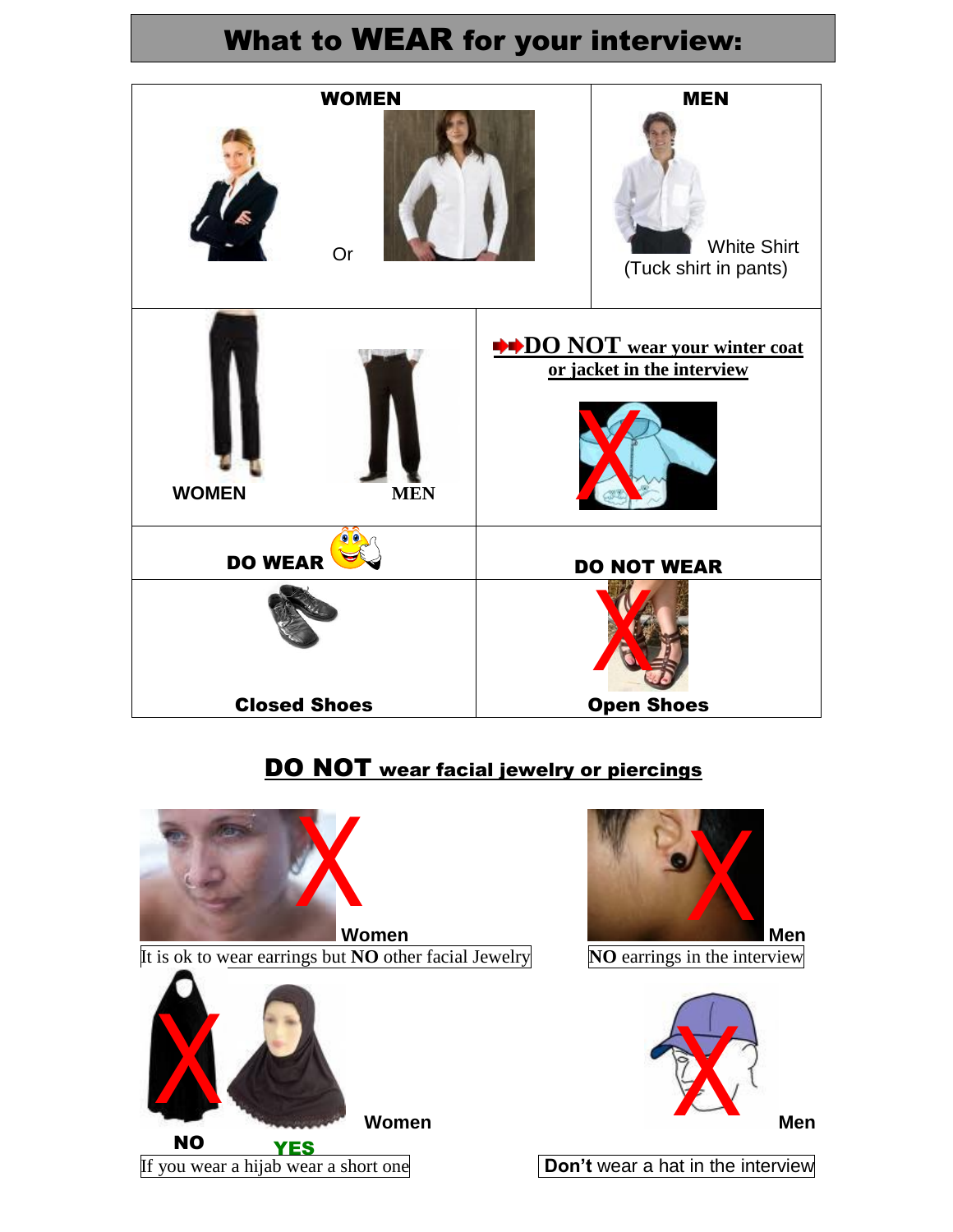## What to DO in your interview



**You MUST always speak loud and clear in an interview**

**It is o.k. that you may have a strong accent-Don't let this make you speak quietly!**

**It is o.k. that you may not know some of the words; speak the words that you do know clearly!**





Tell the Employer, **"I don't understand, can you please repeat the question"**

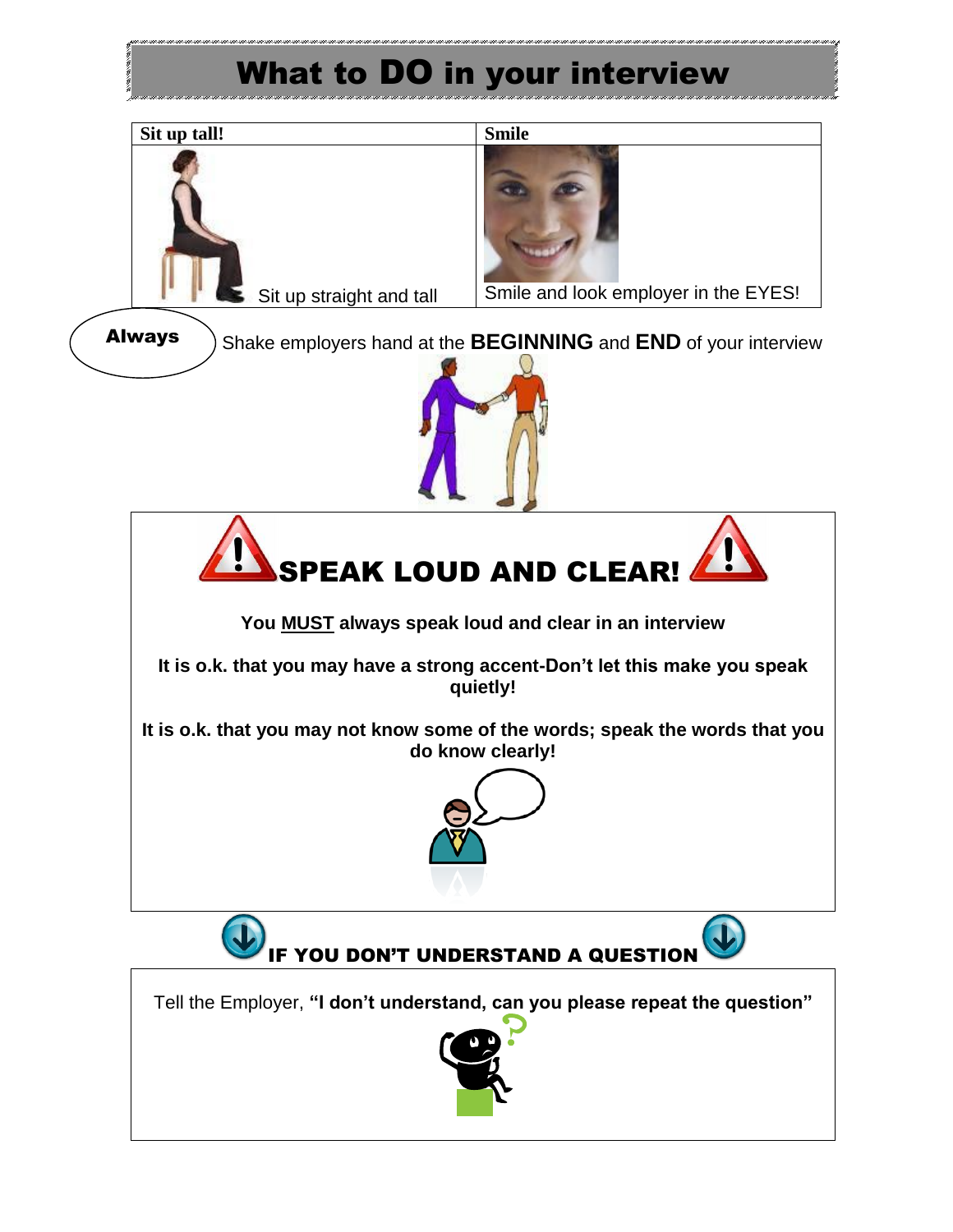

#### **SHOW** ENERGY, ENTHUSIASM **AND A** POSITIVE ATTITUDE!!

*REMEMBER:* **The things that you SAY, the way you ACT, the way you DRESS, your SKILLS and EXPERIENCE are the reason employers will hire you. You MUST show them that you are a good person for THIS job! You must show them that you want the job! You must be prepared, PAY ATTENTION and LISTEN CLOSELY.**

# What to SAY in your interview

**QUESTION: Hi, how are you doing today?**

GOOD ANSWER: **I'm doing well how are you?**

**QUESTION: Tell me about yourself**

GOOD ANSWER: Tell the employer your **name,** where you are **from,** that you are a **hard worker** and what kind of **work experience** you have and **how long** you worked there**. Then tell the employer that you are a quick learner and are available to start work immediately.** 

**Example,** "my name is Mohammed and I'm from Iraq, I am used to hard work I worked with the US Army for 3 years in the warehouse. I learn quickly and I can start work immediately."

**I'm a hard worker and I'm available to start work immediately**

#### $\bullet \bullet$ [D](http://images.google.com/imgres?imgurl=http://www.howtoavoidthebummerlife.com/weblog/archives/frowny-face-150-tn.jpg&imgrefurl=http://htatbl.swobo.com/weblog/archives/2007/11/&usg=__aSbZ5xJaXXzhU3qO_QEtl8kdukU=&h=150&w=150&sz=15&hl=en&start=7&um=1&tbnid=1pDfZuocIffDHM:&tbnh=96&tbnw=96&prev=/images%3Fq%3Dfrowny%2Bface%2Bclip%2Bart%26hl%3Den%26rlz%3D1T4GGLL_enUS332US333%26um%3D1)O NOT:

**Do not say you are married or that you have children Do not say how many brothers or sisters you have Do not say "my name is \_\_\_\_\_and I need a job"**

**QUESTION: Why are you applying for this job?**

#### GOOD ANSWER**:**

- **Because this is a good company and I want to work for a good company**
- **My goal is to find a stable job so that I can become self sufficient**
- **This is a fast paced job and I like fast paced work**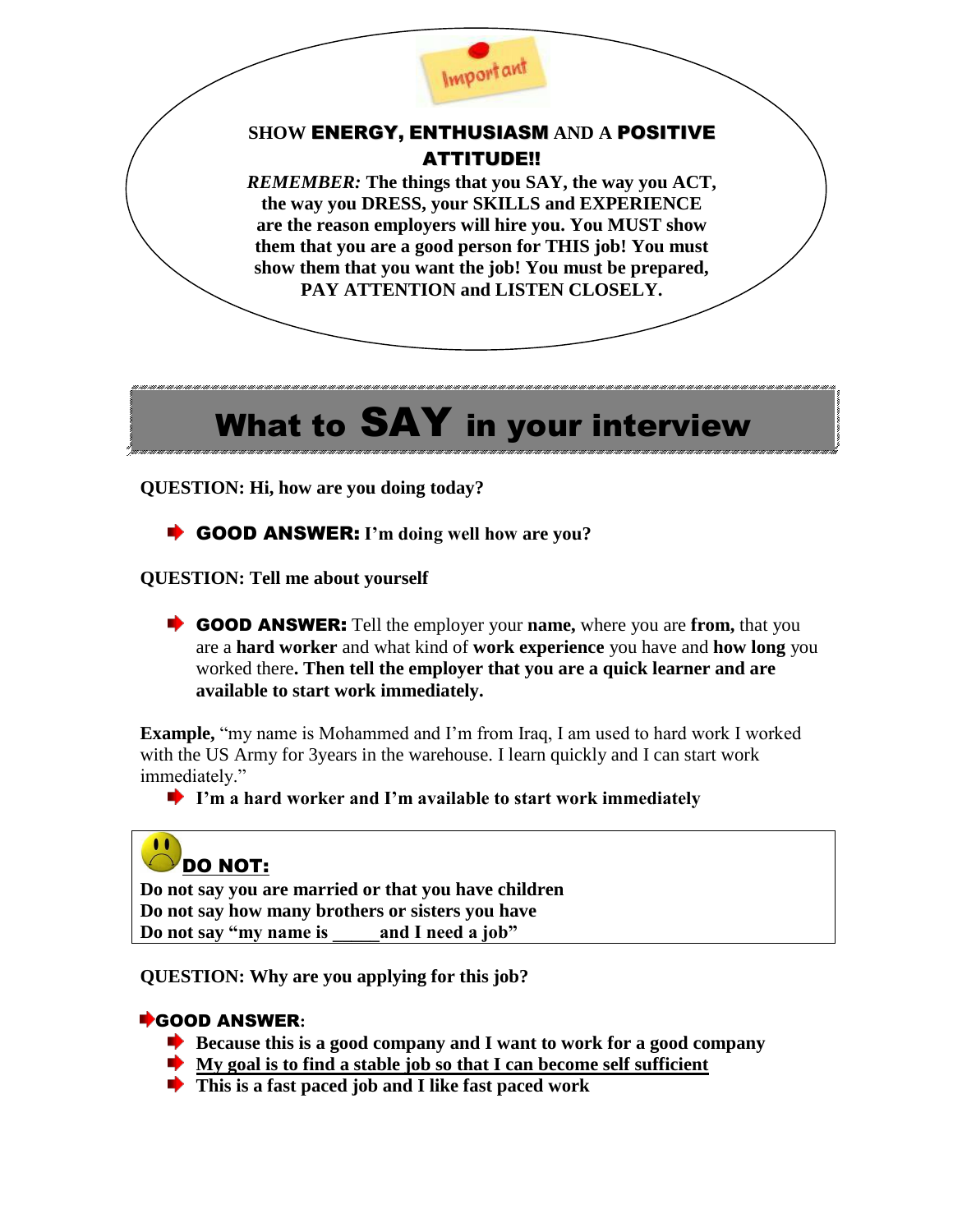

**Do not say because you need a job Do not say because you need money Do not say you don't know** 

#### **QUESTION:**

**What is your availability? What shift can you work? What hours can you work?**

> GOOD ANSWER: **I can work ANY shift ANY day. I can work First shift, Second shift and Third shift. I can work weekends and I can work holidays.**



**Do not ask if you can work days or other specific shift Do not ask if you can have weekends off Do not say you prefer days or afternoon or evenings! Do not say "I go to English class in the morning" Do not say you want to get off early to spend time with your children, wife or husband Do not say you can not walk or take the bus late at night**

**QUESTION:** 

**Are you currently in school? Do you go to school? Do you have classes?**

> GOOD ANSWER: **"I am attending English Class, but they will schedule around my job. I can work any hours."**

#### $\bullet$ [D](http://images.google.com/imgres?imgurl=http://www.howtoavoidthebummerlife.com/weblog/archives/frowny-face-150-tn.jpg&imgrefurl=http://htatbl.swobo.com/weblog/archives/2007/11/&usg=__aSbZ5xJaXXzhU3qO_QEtl8kdukU=&h=150&w=150&sz=15&hl=en&start=7&um=1&tbnid=1pDfZuocIffDHM:&tbnh=96&tbnw=96&prev=/images%3Fq%3Dfrowny%2Bface%2Bclip%2Bart%26hl%3Den%26rlz%3D1T4GGLL_enUS332US333%26um%3D1)O NOT:

**Do not say you can not start work until you are done with your English classes!! Do not ask if you can go to English class in the morning or any other time of day Do not say that you need a part-time job until you are done with English class Do not say the hours of this job are bad because you have English class**

**QUESTION:** 

**What is your method of transportation? Do you have reliable transportation? How will you get to work?**

- GOOD ANSWER: **I take the bus, I can walk, I can ride a bike,**
- **I will soon buy a car** *(Only say this if you plan to one day buy a car)*
- **I will plan the bus route to make sure to be to work on time**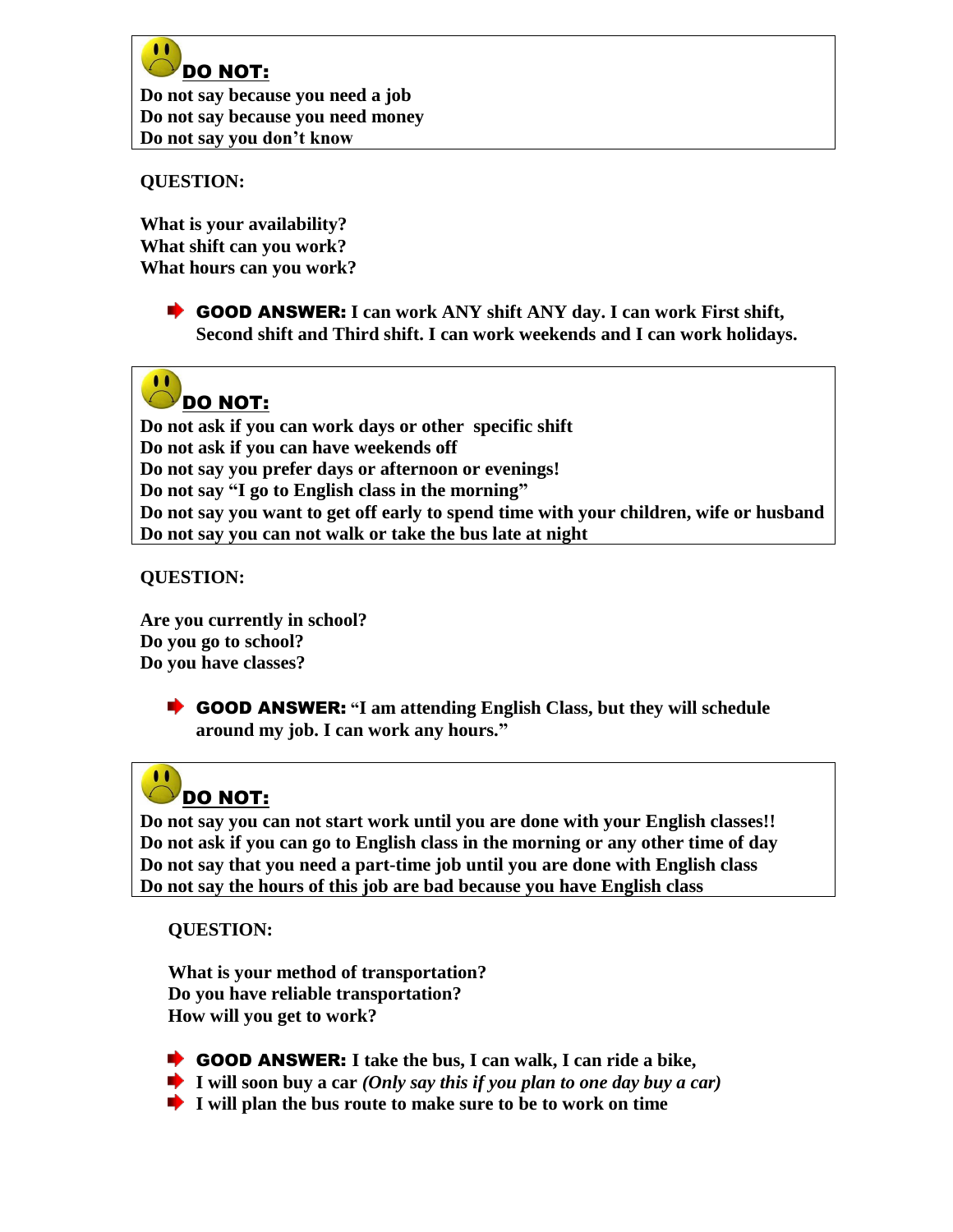

**Do not say you don't have transportation Don't say you don't have money or a bus pass Don't say it is a long bus ride or too far for you Don't ask if there is a closer location**

**QUESTION: Tell me about your experience What kind of work have you done?**

- **GOOD ANSWER: Tell the employer the year and months of your last jobs**
- **Tell them what kind of company it was.** If you were a farmer tell them what kind of farm-If you were a shopkeeper tell them what kind of shop-If you were a teacher tell them what you taught. **Example:** "I was a corn farmer for 6years, I did heavy labor, and also sales and customer service when I sold my produce at the local market"
- **TELL THEM YOU DID A GOOD JOB.**
- **Tell the employer the DUTIES in your past job that are related to this job.** Example: If you're applying for a laundry job tell them about your experience with heavy lifting, cleaning, organizing, and fast paced work etc…
- **If you have never worked before tell the employer about your skills and any volunteer jobs, or things you did in the refugee camp. Example:** "I cleaned the refugee camp, assisted with food distribution and did childcare in my home for three years while attending school."

#### $\bullet \bullet$ [D](http://images.google.com/imgres?imgurl=http://www.howtoavoidthebummerlife.com/weblog/archives/frowny-face-150-tn.jpg&imgrefurl=http://htatbl.swobo.com/weblog/archives/2007/11/&usg=__aSbZ5xJaXXzhU3qO_QEtl8kdukU=&h=150&w=150&sz=15&hl=en&start=7&um=1&tbnid=1pDfZuocIffDHM:&tbnh=96&tbnw=96&prev=/images%3Fq%3Dfrowny%2Bface%2Bclip%2Bart%26hl%3Den%26rlz%3D1T4GGLL_enUS332US333%26um%3D1)O NOT:

**Do not only say the job title Do not forget to tell the employer what your duties were in your last job Do not say you don't have experience** 

**QUESTION: Why did you leave your last job(s)?** 

GOOD ANSWER: **Because had to move to another country-I left on good terms and I did a good job**

#### $\bullet \bullet$ [D](http://images.google.com/imgres?imgurl=http://www.howtoavoidthebummerlife.com/weblog/archives/frowny-face-150-tn.jpg&imgrefurl=http://htatbl.swobo.com/weblog/archives/2007/11/&usg=__aSbZ5xJaXXzhU3qO_QEtl8kdukU=&h=150&w=150&sz=15&hl=en&start=7&um=1&tbnid=1pDfZuocIffDHM:&tbnh=96&tbnw=96&prev=/images%3Fq%3Dfrowny%2Bface%2Bclip%2Bart%26hl%3Den%26rlz%3D1T4GGLL_enUS332US333%26um%3D1)O NOT:

**Do not say you didn't like the job Do not say the job was too hard** 

**QUESTION: What are your strengths?**

- ◆ GOOD ANSWER:
- **I** am used to hard work
- **I** like working with people
- **I** can do physical work
- **I** am reliable

 $\bullet$ [D](http://images.google.com/imgres?imgurl=http://www.howtoavoidthebummerlife.com/weblog/archives/frowny-face-150-tn.jpg&imgrefurl=http://htatbl.swobo.com/weblog/archives/2007/11/&usg=__aSbZ5xJaXXzhU3qO_QEtl8kdukU=&h=150&w=150&sz=15&hl=en&start=7&um=1&tbnid=1pDfZuocIffDHM:&tbnh=96&tbnw=96&prev=/images%3Fq%3Dfrowny%2Bface%2Bclip%2Bart%26hl%3Den%26rlz%3D1T4GGLL_enUS332US333%26um%3D1)O NOT: **Don't say you don't know**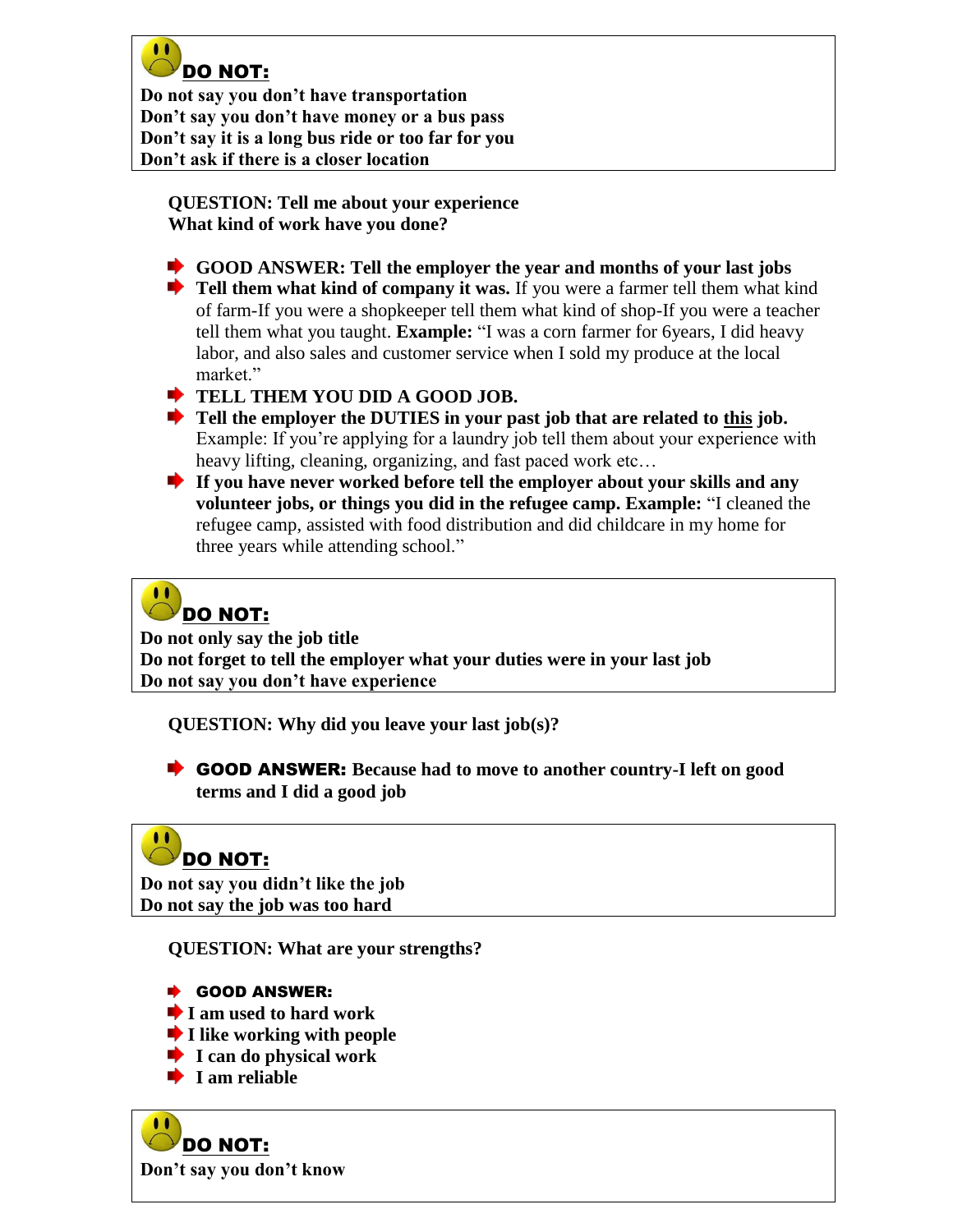#### GOOD ANSWER:

- **Because I'm reliable and I will be at work every day and I will be on time**
- **■** Because this job matches my skills and experience
- **Because I am a fast learner and I have a good attitude**

**QUESTION: What is your weakness?** 

GOOD ANSWER: **I am a good worker, but this is my first job in America so I am still learning.** 

**My English is not perfect, but I am learning quickly** 

#### $\bullet$ [D](http://images.google.com/imgres?imgurl=http://www.howtoavoidthebummerlife.com/weblog/archives/frowny-face-150-tn.jpg&imgrefurl=http://htatbl.swobo.com/weblog/archives/2007/11/&usg=__aSbZ5xJaXXzhU3qO_QEtl8kdukU=&h=150&w=150&sz=15&hl=en&start=7&um=1&tbnid=1pDfZuocIffDHM:&tbnh=96&tbnw=96&prev=/images%3Fq%3Dfrowny%2Bface%2Bclip%2Bart%26hl%3Den%26rlz%3D1T4GGLL_enUS332US333%26um%3D1)O NOT:

**Don't say you don't have any weaknesses Don't say you don't know Don't say you don't like heavy lifting or bad smells Don't say you get angry easily** 

#### **QUESTION: What are your skills?**

- **GOOD ANSWER: Tell the employer what you know how to do!**
- **Example:** Cooking, Baking, Farming, Housekeeping, Cleaning, Computer Skills, Mathematical Skills, Organizing, Teaching, Working with children, Customer Service, Team-work, Physical Labor, Management, Medical

#### $\bullet$ [D](http://images.google.com/imgres?imgurl=http://www.howtoavoidthebummerlife.com/weblog/archives/frowny-face-150-tn.jpg&imgrefurl=http://htatbl.swobo.com/weblog/archives/2007/11/&usg=__aSbZ5xJaXXzhU3qO_QEtl8kdukU=&h=150&w=150&sz=15&hl=en&start=7&um=1&tbnid=1pDfZuocIffDHM:&tbnh=96&tbnw=96&prev=/images%3Fq%3Dfrowny%2Bface%2Bclip%2Bart%26hl%3Den%26rlz%3D1T4GGLL_enUS332US333%26um%3D1)O NOT:

**DO NOT FORGET to talk about computer skills, math skills, teaching skills, your education, food production, cooking skills, farming skills, or any other skills you have!!** 

**QUESTION:** 

**What are your salary requirements? What are your salary expectations?**

**GOOD ANSWER: I am flexible The company rate** 

#### $\bullet$ [D](http://images.google.com/imgres?imgurl=http://www.howtoavoidthebummerlife.com/weblog/archives/frowny-face-150-tn.jpg&imgrefurl=http://htatbl.swobo.com/weblog/archives/2007/11/&usg=__aSbZ5xJaXXzhU3qO_QEtl8kdukU=&h=150&w=150&sz=15&hl=en&start=7&um=1&tbnid=1pDfZuocIffDHM:&tbnh=96&tbnw=96&prev=/images%3Fq%3Dfrowny%2Bface%2Bclip%2Bart%26hl%3Den%26rlz%3D1T4GGLL_enUS332US333%26um%3D1)O NOT:

**Don't ask for a specific pay!! Don't say \$10.00 or \$15.00 or any other amount Don't say more than minimum wage DO NOT try and bargain for a higher pay rate (In America this is a bad sign to your employer)**